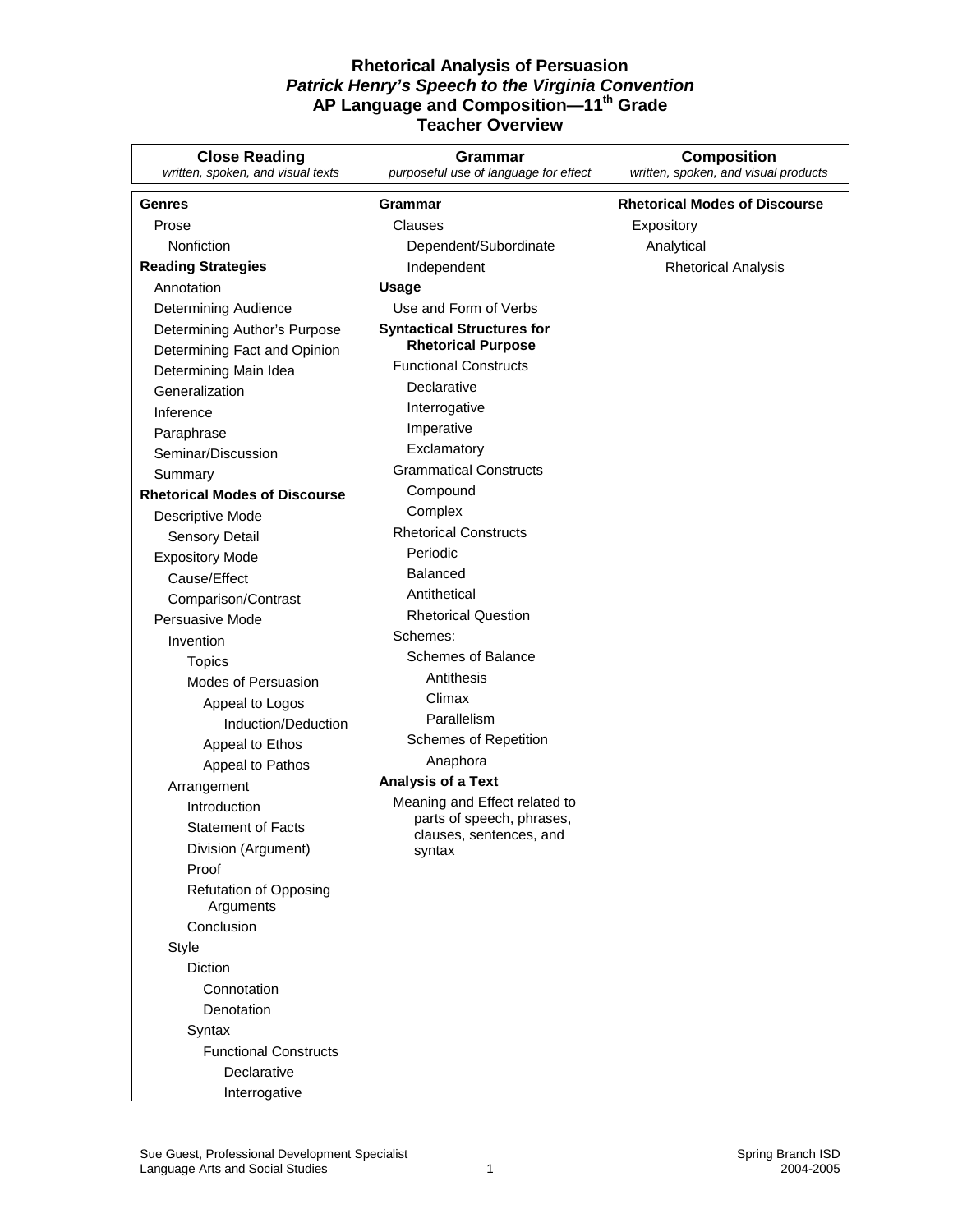| <b>Close Reading</b><br>written, spoken, and visual texts | Grammar<br>purposeful use of language for effect | <b>Composition</b><br>written, spoken, and visual products |
|-----------------------------------------------------------|--------------------------------------------------|------------------------------------------------------------|
|                                                           |                                                  |                                                            |
| Imperative                                                |                                                  |                                                            |
| Exclamatory                                               |                                                  |                                                            |
| <b>Grammatical Constructs</b>                             |                                                  |                                                            |
| Compound                                                  |                                                  |                                                            |
| Complex                                                   |                                                  |                                                            |
| <b>Rhetorical Constructs</b>                              |                                                  |                                                            |
| Periodic                                                  |                                                  |                                                            |
| <b>Balanced</b>                                           |                                                  |                                                            |
| Antithetical                                              |                                                  |                                                            |
| <b>Rhetorical Question</b>                                |                                                  |                                                            |
| Paragraphing and Structure                                |                                                  |                                                            |
| Figures of Speech                                         |                                                  |                                                            |
| <b>Tropes</b>                                             |                                                  |                                                            |
| Metaphor                                                  |                                                  |                                                            |
| Extended                                                  |                                                  |                                                            |
| Controlling                                               |                                                  |                                                            |
| <b>Rhetorical Questions</b>                               |                                                  |                                                            |
| Simile                                                    |                                                  |                                                            |
| Schemes                                                   |                                                  |                                                            |
| <b>Schemes of Balance</b>                                 |                                                  |                                                            |
| Antithesis                                                |                                                  |                                                            |
| Climax                                                    |                                                  |                                                            |
| Parallelism                                               |                                                  |                                                            |
| Schemes of                                                |                                                  |                                                            |
| Repetition                                                |                                                  |                                                            |
| Anaphora<br>Climax                                        |                                                  |                                                            |
| <b>Rhetorical Techniques</b>                              |                                                  |                                                            |
|                                                           |                                                  |                                                            |
| Analogy<br>Contrast                                       |                                                  |                                                            |
|                                                           |                                                  |                                                            |
| Hypotaxis                                                 |                                                  |                                                            |
| Juxtaposition<br>Parataxis                                |                                                  |                                                            |
| <b>Rhetorical Shift</b>                                   |                                                  |                                                            |
| <b>Literary Elements</b>                                  |                                                  |                                                            |
| Detail                                                    |                                                  |                                                            |
|                                                           |                                                  |                                                            |
| Imagery<br>Tone                                           |                                                  |                                                            |
| <b>Literary Techniques</b>                                |                                                  |                                                            |
| Allusion                                                  |                                                  |                                                            |
| Mythological                                              |                                                  |                                                            |
| <b>Biblical</b>                                           |                                                  |                                                            |
| Motif                                                     |                                                  |                                                            |
|                                                           |                                                  |                                                            |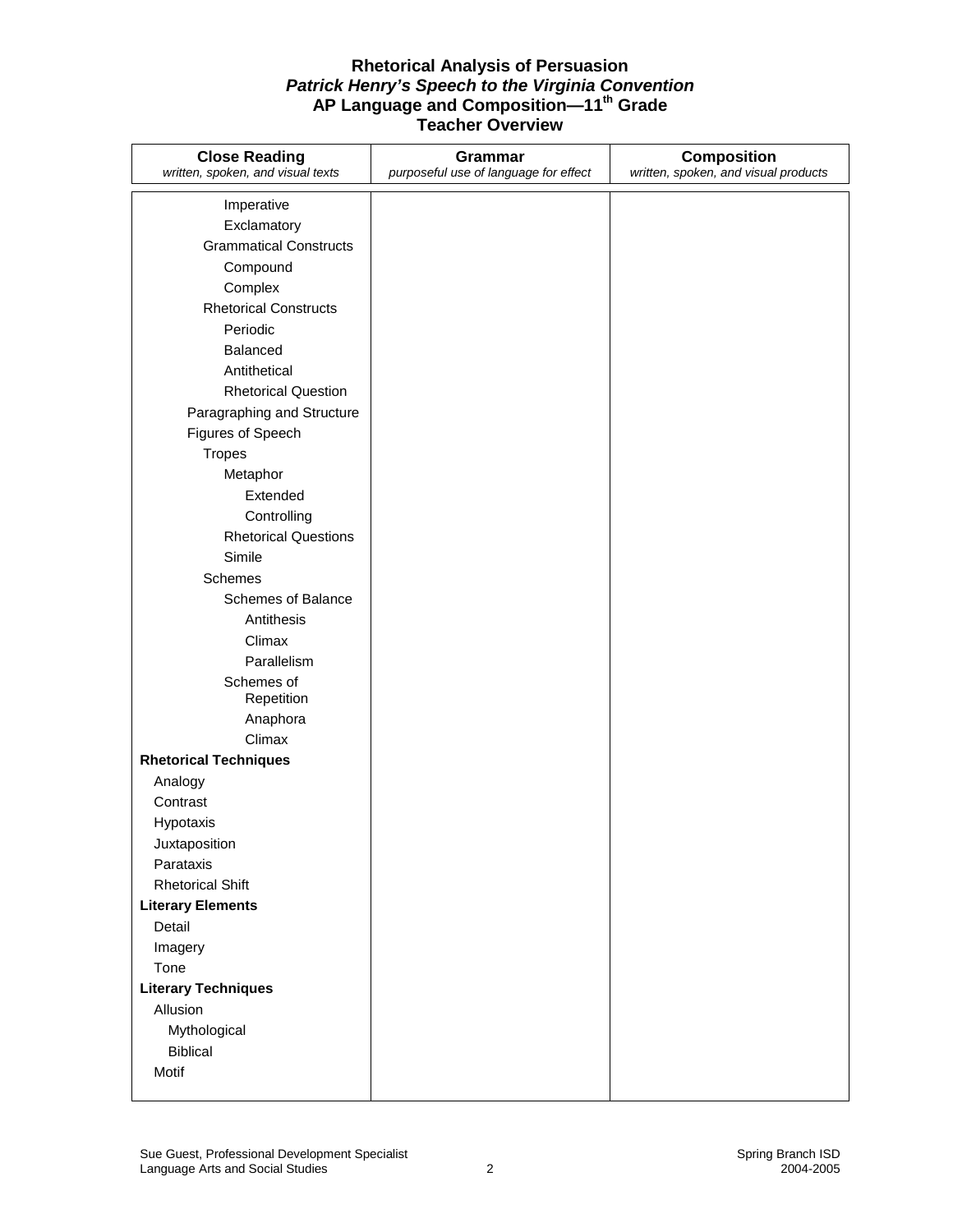## **Materials and Resources:**

• *Speech to the Virginia Convention*—Patrick Henry

### **Lesson Introduction:**

In order to rhetorically analyze Patrick Henry's *Speech to the Virginia Convention*, students need to be able to identify the following elements:

- His audience and the occasion of the speech
- His argument
	- o His position/Call to action
	- o His evidence in support of his position
	- o A determination of whether the argument(s) uses inductive or deductive logic—Appeal to logos
- The opposing arguments
	- o Concession to the opposing arguments
- Refutation of the opposing arguments
- Appeal to ethos created through rhetorical devices and strategies
- Appeal to pathos created through rhetorical devices and strategies
- Assumptions underlying the argument
- Fallacies of logic

**Time:** 3-4 days

#### **Activities (with teacher notes)**

**In 1775, Patrick Henry introduced a resolution to the Virginia Convention to form the local militia to be prepared to fight the British. The resolution passed by five votes. Read his speech and answer the following questions in order to analyze the persuasiveness of his speech.** 

#### **First, determine his overall position and/or call to action.**

He is calling on the patriots of Virginia to arm themselves in order to be prepared to fight the British if *they do not yield to some of their demands* 

**Who is his audience?** *The members of the Virginia Convention* 

**What is the occasion of the speech?** *The meeting of the Convention* 

**Determine Patrick Henry's tone in this speech.** *Urgent, pleading, inflammatory* 

#### **Paragraph 1**

 **1. Why do you think Henry begins his speech with the statement "Mr. President: No man thinks more highly than I do of the patriotism, as well as abilities of the very worthy gentlemen who have just addressed the house. But different men often see the same subject in different lights."** 

*Here, Patrick Henry is defending his position as a patriot just as those who hold the opposing view call themselves patriots. This could be regarded as a concession to the opposing view that patriotism is important, but also a refutation to the opposing side who may say that only those who are not patriots would fight the British. He is also showing respect for those who hold opposing views to his. He introduces his opposing view with the rhetorical shift, "But…"*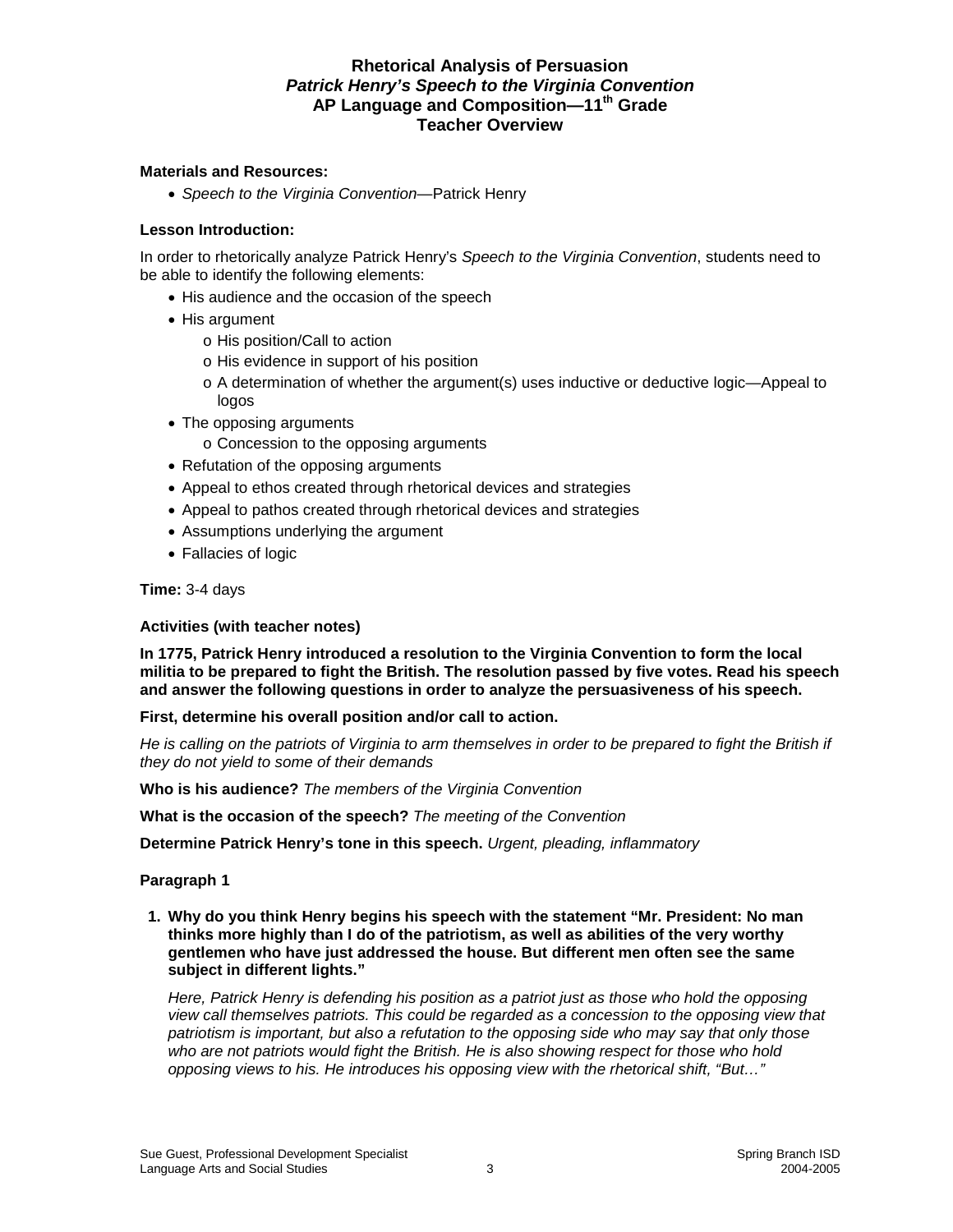### **2. Henry says that "different men often see the same subject in different** *lights***." What does the word** *light* **mean here? Why do you think he uses it?**

*He literally means that men see the same subject in different ways, but he uses the word "light" to introduce the idea that light represents truth and spiritual illumination, ideas which he continues to develop in the speech. In doing this, he is aligning his view of the need to fight with God's purpose.* 

#### **3. Henry states his view in saying that, "I consider it as nothing less than a question of freedom or slavery." What does he mean by "it" and what fallacy in logic does he use here to be persuasive? What appeal does he create?**

*By "it," he is referring to the need to fight for their freedom. This is an either/or fallacy, and he uses it to create an appeal to pathos because he is trying to convince them that there is only one alternative to fighting and that is slavery or British rule. The idea of slavery would create fear and anger in the minds of the colonists.* 

#### **4. What appeal does he create when he says, "It is only in this way that we can hope to arrive at truth, and fulfill the great responsibility which we hold to God and our country"? What does truth mean to Henry?**

*He creates an appeal to authority (ethos)(appeal to the authority of God and appeal to his own ethos since this position shows him as a Christian) and what he is saying is that fighting for freedom is God's truth and that it is a responsibility to both God and country. In saying this, he again aligns God on the side of the colonists in fighting for their freedom.* 

#### **5. What is the appeal created by juxtaposing God as the Majesty of Heaven with earthly kings? What is the effect of his using the word** *Majesty* **for God and** *king* **for King George III?**

*He creates an appeal to authority (ethos) in placing God above King George III. He shows the parallel by calling God the Majesty of Heaven just as King George III is the King of England. Thus, he is calling them both kings but then he raises God over an earthly king. The word "Majesty" connotes splendor of the quality of one's character whereas "king" denotes the position of authority. So, in using the different words, he is implying that God has a greatness of character whereas King George III only has the position of authority.* 

## **Paragraph 2**

#### **6. What part of the argument is it when he says, "Mr. President, it is natural to man to indulge in the illusions of hope."**

*He begins paragraph 2 with a concession to the opposition and a refutation. His concession is that it is natural that man hopes for freedom without fighting. His refutation comes with the use of the word "illusions." He is refuting by saying that freedom without fighting is only an illusion—it cannot be a reality.* 

### **7. What rhetorical device is he using when he says, "listen to the song of that siren till she transforms us into beasts"? Explain it and discuss what appeal it creates.**

*Through a mythical allusion, he is metaphorically comparing how the British are saying things to the colonists which are promising false hopes to how Circe in Homer's Odyssey transformed men into swine after charming them with her singing. This creates an appeal to pathos in that just as the end result for those whom Circe tricked was dehumanization, so also the colonists will be dehumanized because they will not be free.*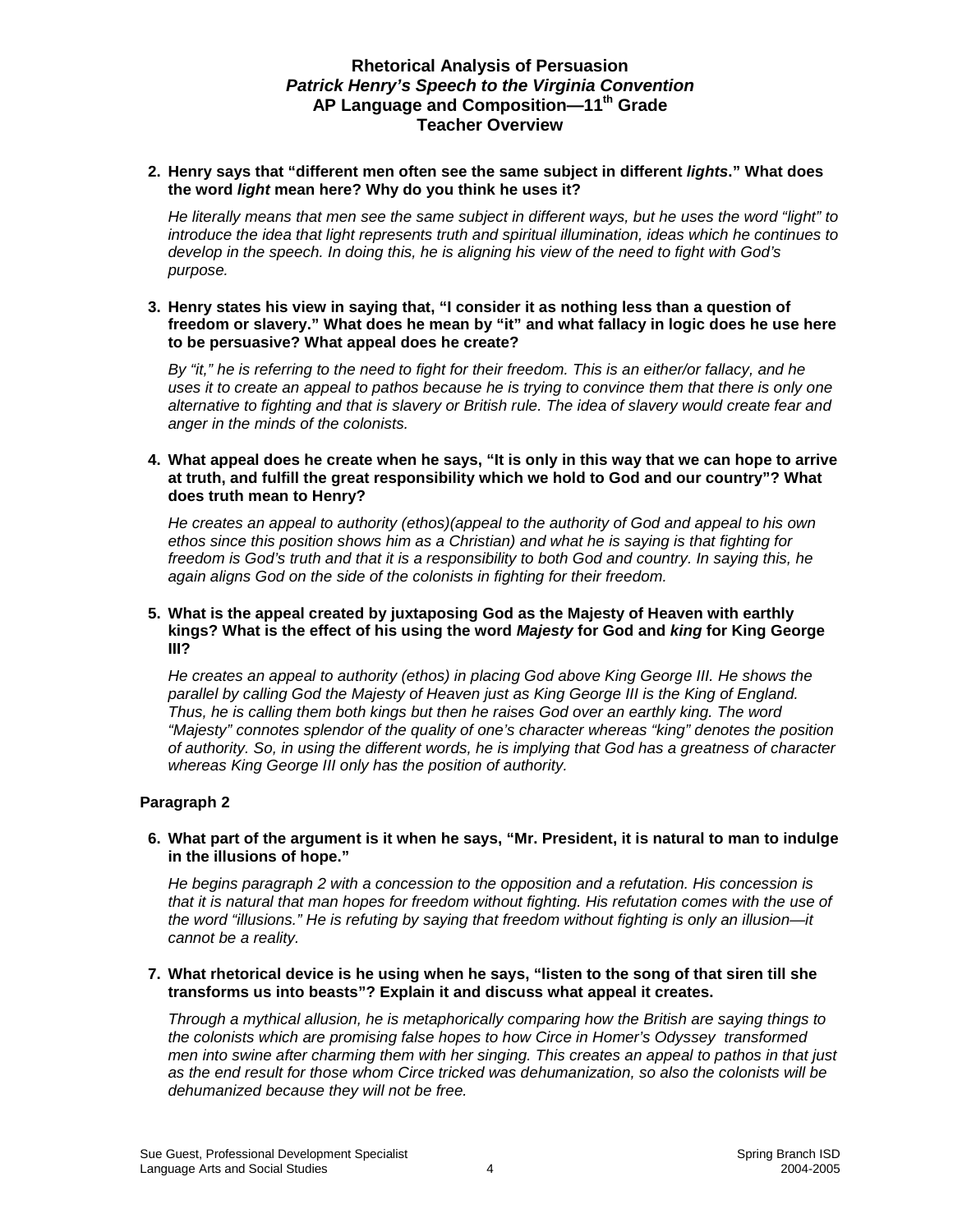**8. Henry says, "Are we disposed to be of the number of those who having eyes see not, and having ears hear not, the things which so nearly concern their temporal salvation." What rhetorical device is he using? Explain its persuasive effect and what appeal it creates.** 

*Henry is using a Biblical allusion here to create an appeal to authority (ethos) and an appeal to pathos. This comes from Ezekiel 12:2 which says that those who can't see and can't hear the truth about God will lose their spiritual salvation. Here, he is comparing the colonists who can't see or hear the truth about what the British are doing to those in the Bible who lost their spiritual salvation because they couldn't hear or see. Here, though, he changes spiritual salvation to temporal salvation which means that the colonists will not be free which he equates with death. Again he is comparing God's truth to the need to fight for freedom.* 

### **Paragraph 3**

 **9. What rhetorical device does Henry use when he says, "I have but one lamp by which by feet are guided, and that is the lamp of experience." How does this continue with the idea of light representing truth and spiritual illumination from the first paragraph? What appeal is created?** 

*In metaphorically calling experience a lamp, he is saying that experience will show or "light" the way for the future. There is a Biblical allusion here to the scripture which says that God's word (which is truth) is a "lamp unto thy feet and a light unto thy path." This is an appeal to authority (God and the Bible) and an appeal to ethos because it shows him as a spiritual person.* 

#### **10. What evidence in his inductive argument does he give in this paragraph which supports his call to action to fight? What appeals does he create through rhetorical devices and strategies in the presentation of this evidence?**

*He says that the colonists' petition have been met with "an insidious smile." The use of the words "insidious smile" creates appeal to pathos because it implies that the British are fooling the colonists into believing that they will act on these petitions in a positive manner, but it is really only a trap to keep them under their rule. He also metaphorically calls the British response "a snare to your feet" also connoting the image of a trap which will ensnare them. He again employs Biblical allusion to metaphorically compare the positive reception of the colonists' petition to the kiss which Judas gave to Jesus in his betrayal of him in saying," Suffer yourselves not to be betrayed with a kiss." The kiss of Judas, which appeared to be positive, is, in effect, what ultimately led to Jesus' betrayal and death. In using this metaphor, Henry is saying that the positive reception of the colonists' petition will fool the colonists into thinking that the British will work for their good, but in effect, it will only lead to their betrayal and slavery which he has equated with death through this metaphor and also earlier in the passage.* 

*More evidence which he gives are the fleets and armies which the British have sent. He creates an appeal to pathos in presenting this evidence because he calls them "warlike preparations which cover our waters and darken our land." The use of the words "cover" and "darken" connote an image of suffocation (death) and total imprisonment.* 

## **Paragraph 4**

#### **11. Henry continues to present the evidence of the British sending armies and navies. What is his rhetorical pattern for the presentation of this evidence? How is it persuasive? What appeal is created?**

*He uses a series of rhetorical questions and then follows each one with a declarative sentence answering the questions. The rhetorical effect is that he emphasizes the military procedures*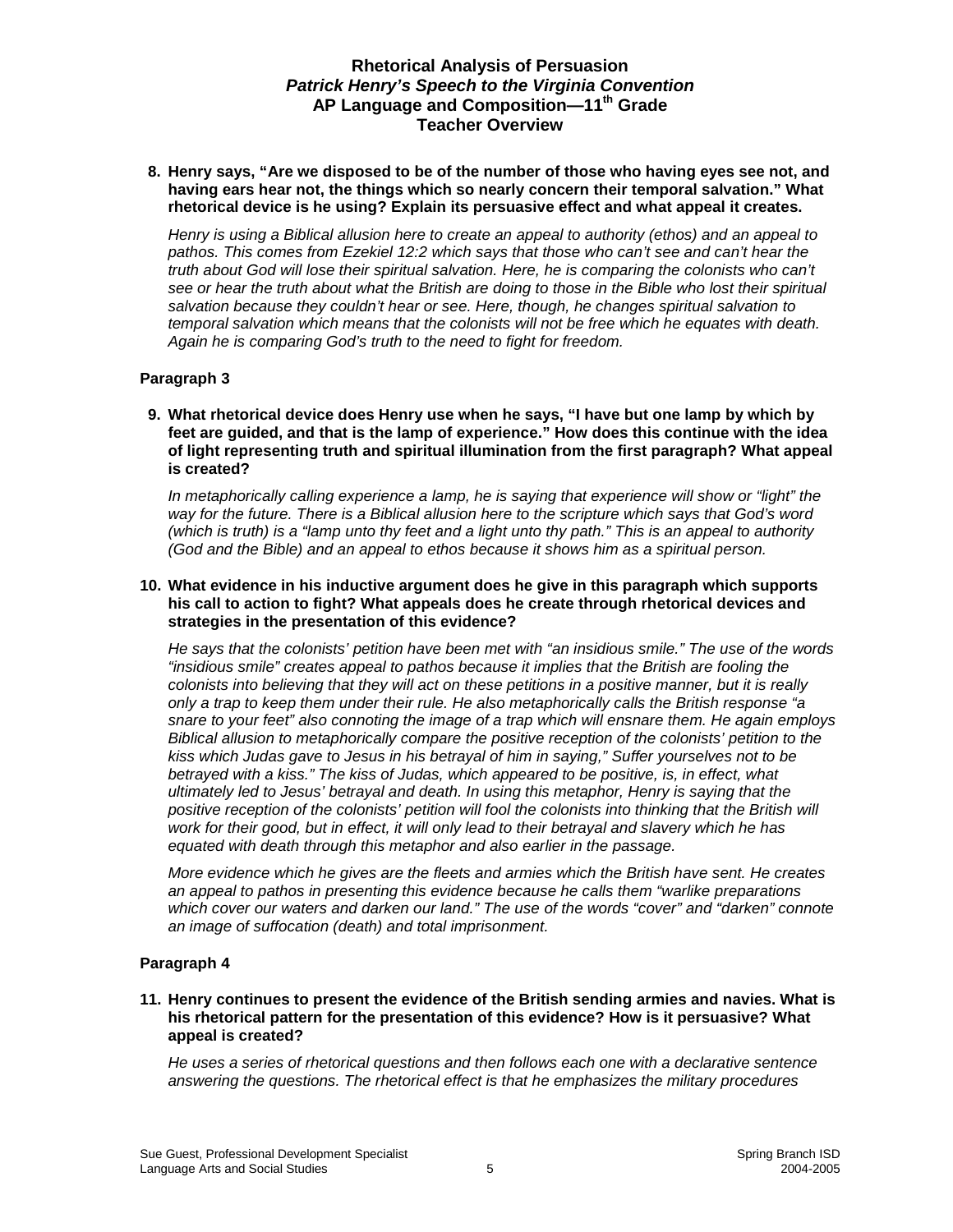*which the British are taking. This creates an appeal to pathos because it evokes fear in the minds of the colonists.* 

### **12. In his sentence, "They are meant for us; they can be meant for no other," he uses a syntactical structure for rhetorical purpose. Name what it is and explain its rhetorical function.**

*He uses a balanced sentence with parallel independent clauses which repeat the same point. Again, this emphasizes the military preparations which the British are taking.* 

### **13. He ends this paragraph with what rhetorical device to create imagery? What appeal does it create?**

*He ends the paragraph with a metaphor comparing the build-up of armies and navies to "chains" which the British will "bind" and "rivet." He continues the freedom/slavery motif here and creates an appeal to pathos through the imagery of imprisonment created through the metaphor.* 

### **Paragraph 5**

#### **14. In this paragraph, Henry presents more opposing arguments with his refutation. Name the opposing arguments and his refutation. Explain the effectiveness of his rhetorical pattern for presenting these arguments.**

*The opposing arguments are asking that the colonists try arguing with the British with new information and to ask for their demands with entreaty and humble supplication. Henry refutes these arguments by saying that they have already tried all of these strategies to no avail.* 

*Henry's rhetorical pattern is to present the opposing arguments through rhetorical questions and then to respond to the rhetorical question with a declarative sentence. Through the rhetorical questions, he is forcing the colonists to think about their arguments and through the declarative sentences; he is refuting their arguments immediately.* 

#### **Paragraph 6**

#### **15. In the first part of this paragraph, Henry gives evidence in his inductive argument as he cites the actions which the colonists have taken to get the British to respond to some of their demands. What rhetorical strategies does he use and what appeal does he create?**

*Henry presents his evidence in a long compound sentence through a series of parallel independent clauses beginning with the anaphora of "we have" which ends with the climax of the actions which the colonists have taken. The parallel structure indicates that all actions are equally important, but they become more emphatic in that they go from "petitioning" to "prostrating ourselves before the throne." The intensity of the final action is metaphorically compared to lying*  face down on the floor in front of the throne. This creates an image of extreme pleading and *vulnerability. This creates an appeal to pathos.* 

#### **16. What rhetorical strategies does Henry use to present the British actions in response to the petitions? What appeals are created?**

*Henry uses the same syntactical pattern which he uses in presenting the actions of the colonists. He uses a compound sentence with a series of parallel independent clauses beginning with the anaphora of "our\_\_\_." The effect of these parallel sentences (colonists' actions/British actions) is to create a rhetorical pattern of cause and effect. He uses the same wording for the actions of the colonists and the response by the British but uses passive voice for the British response which shows their negative response to the colonists' demands. ("We have petitioned" "Our petitions have been slighted." The word choice in this series is more inflammatory with such words such as "additional violence and insult, and "spurned with contempt from the foot of the throne." He*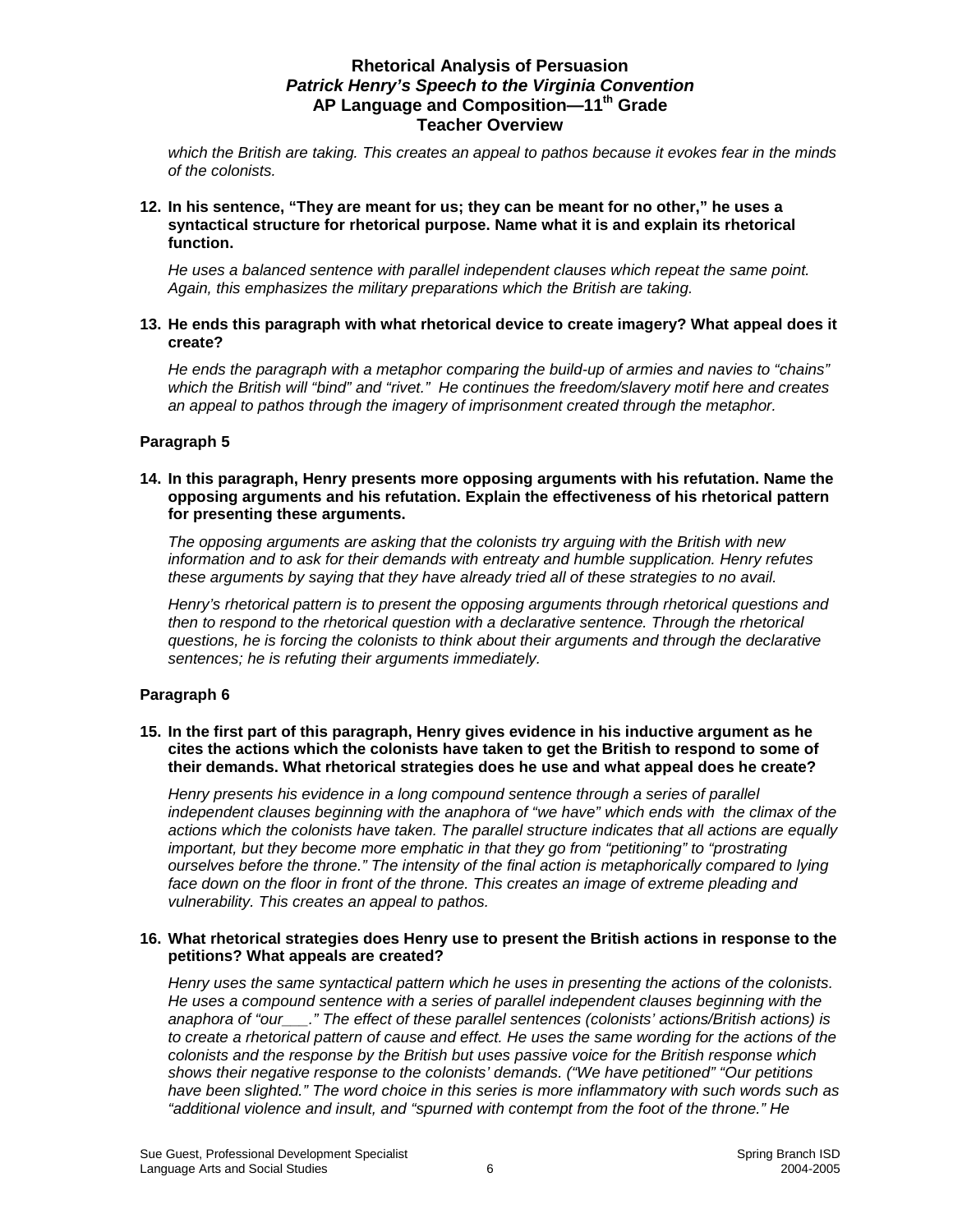*completes the imagery in the metaphor by showing that the colonists' petitions have been totally disregarded ("spurned with contempt from the foot of the throne")—in other words, their petitions are no longer even being considered.* 

**17. In the last part of this paragraph, Henry states his position/call to action. What is it? Analyze the syntax of the sentence in which the call to action is presented and explain its rhetorical effect.** 

*Henry states his call to action, "we must fight" in a long periodic exclamatory sentence which begins with a series of adverb clauses which state the results of fighting. He puts emphasis on the call to action as it places it in a dominant position in the independent clause and further emphasizes it using periodic structure to place it at the end of the sentence for further emphasis. He creates urgency by using an exclamation point at the end of the call to action. By placing the goals of the colonists in introductory clauses, he is showing the desirable outcomes before he shows the undesirable way of attaining those goals, by fighting, which so many of them wanted to avoid.* 

## **Paragraph 7**

**18. What opposing argument does Henry begin with in this paragraph? How does he concede to it? How does he refute it? What rhetorical devices and strategies does he use in the presentation of these arguments which are persuasive? What appeals does he create?** 

*Henry begins with the opposing argument that the colonists are weak. He concedes in saying, "But when shall we be stronger?" He creates an appeal to pathos through his description of the outcome of waiting until they are stronger such as asking if they will be stronger "when a British guard shall be stationed in every house." He creates a scary image in metaphorically comparing their waiting and hoping to someone "lying supinely on [their] backs and hugging the delusive phantom of hope until [their] enemies have bound [them] hand and foot?" Here, again, he metaphorically refers to hope as not being real (phantom) just as he had called it an illusion earlier. The image of slavery is extended here as he refers to the colonists being "bound hand and foot" which is a metaphor for their lack of freedom under British rule. He begins his refutation with the statement, "Sir we are not weak, if we make proper use of those means which the God of nature hath placed in our power." He creates an appeal to authority (ethos) as he gives credit to their power as coming only from God. He refutes the opposing argument's position that they are weak by citing the evidence that they are invincible when they are armed in the holy cause of liberty. Here again, he is uniting freedom with God's will by calling it a "holy cause of liberty." In his refutation he also gives God the credit of raising up allies. His last point in the refutation is that there is no choice because retreat (not acting out of weakness) would only result in "submission and slavery." He continues the imagery of being a prisoner by metaphorically comparing British control to their being in chains. He uses sound imagery in saying, "Their clanging may be heard on the plains of Boston." Here he creates appeal to pathos as the listeners can picture their themselves in chains in close proximity (Boston). He emphasizes an urgent call to arms in his imperative, exclamatory sentence, "The war is inevitable—and let it come!"* 

## **Paragraph 8**

#### **19. Paragraph 8 begins with the last opposing argument. What is it? How does Henry refute it? In this refutation he uses what rhetorical device to create appeal to pathos?**

*The last opposing argument is when Henry says, "Peace, peace" and he refutes it by saying, "but there is not peace. The war is actually begun." He creates an appeal to pathos as he metaphorically describes the advancement of the British military as a "gale" which will "sweep from the north." Through the comparison, he is saying that just as a storm cannot be stopped by man's human endeavors, the British will not be stopped by man's human strength. This refers*